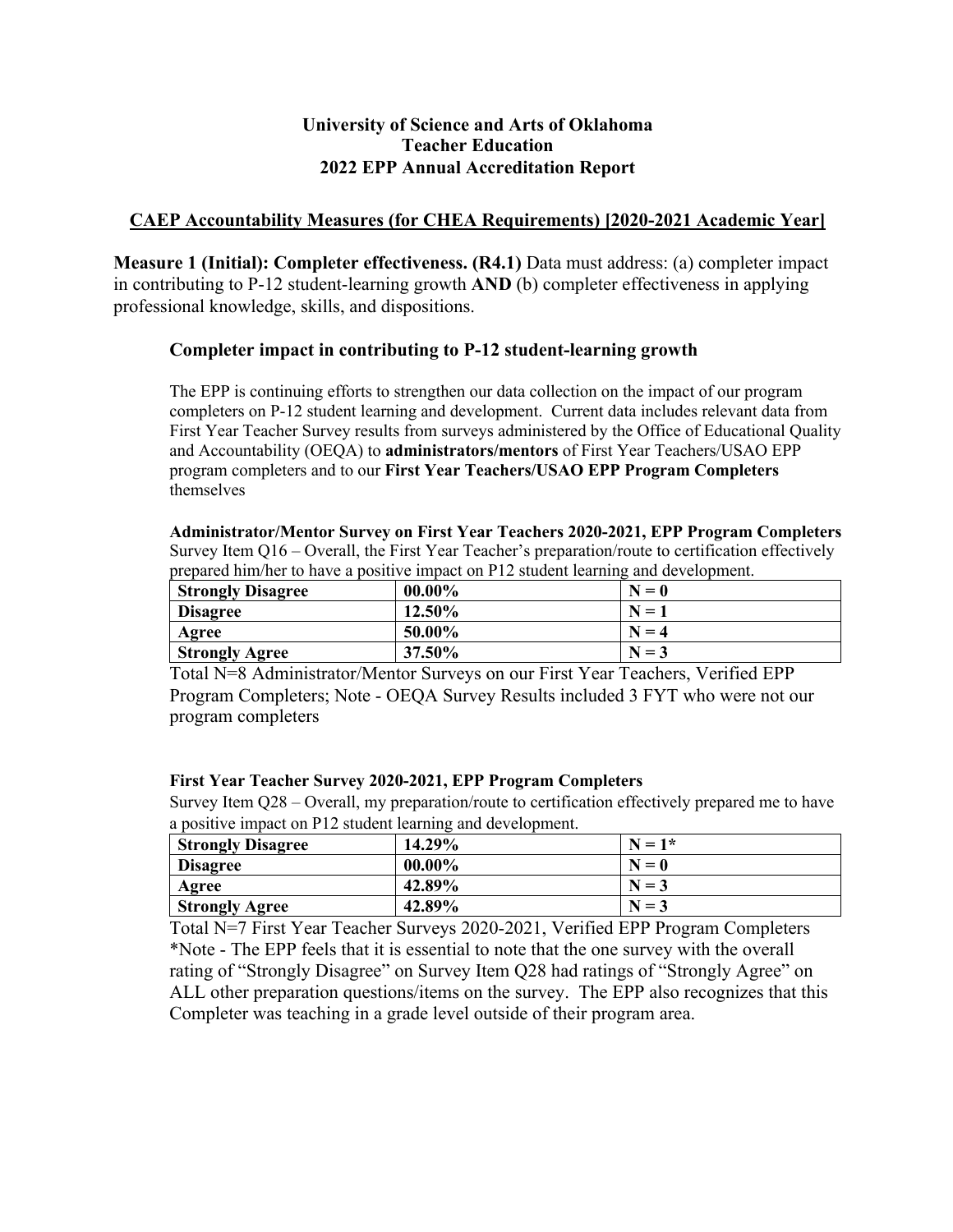While the COVID-19 pandemic has had an obvious impact on normal functioning of all schools, Impact on P-12 Learning and Development. The EPP has plans to continue reaching out to partnering learning and development. We have obtained the following data for the 2020-2021 Academic Year, and we will continue to update our data collection evidence for recent years as we are able to obtain additional including assessment administration, our EPP continues to work to strengthen our data collection for school districts to collect and analyze data from various benchmark assessment scores of P-12 students taught by our EPP Program Completers in order to provide further evidence of positive impact on P-12 data.

| Completer         | <b>Grade Level/Subject</b>                  | <b>Fall 2020</b>   | Winter 2021        | Spring 2021        |
|-------------------|---------------------------------------------|--------------------|--------------------|--------------------|
| Area              |                                             | <b>Assessment</b>  | <b>Assessment</b>  | <b>Assessment</b>  |
| Elementary        | $5th$ Grade                                 | $N = 16$           | $N = 17$           | $N = 16$           |
|                   | <b>Math (Class Section 1)</b>               | Mean RIT = $193.5$ | Mean RIT = $196.5$ | Mean $RIT = 201.8$ |
|                   |                                             |                    |                    |                    |
| <b>Elementary</b> | $5th$ Grade                                 | $N = 17$           | $N = 17$           | $N = 15$           |
|                   | <b>Math (Class Section 2)</b>               | Mean RIT = $195.6$ | Mean $RIT = 204.1$ | Mean $RIT = 209.7$ |
| <b>Elementary</b> | $5th$ Grade                                 | $N = 16$           | $N = 16$           | $N = 17$           |
|                   | Math (Class Section 3)   Mean RIT = $192.9$ |                    | Mean RIT = $196.2$ | Mean RIT = $203.9$ |

 **Measures of Academic Progress (MAP) Growth Test Rasch Unit (RIT) Mean Scores 2020-2021** 

| <b>Star Reading Enterprise Assessment (English) 2020-1021</b> |                  |                                     |                                     |  |
|---------------------------------------------------------------|------------------|-------------------------------------|-------------------------------------|--|
| Completer                                                     | Grade            | <b>Fall 2020</b>                    | Winter 2021                         |  |
| Area                                                          | <b>Level and</b> | <b>Assessment</b>                   | <b>Assessment</b>                   |  |
|                                                               | <b>Subject</b>   |                                     |                                     |  |
|                                                               | <b>Area</b>      |                                     |                                     |  |
| Early                                                         | $2nd$ Grade      | Total Tested Students $N = 20$      | Total Tested Students $N = 20$      |  |
| <b>Childhood</b>                                              | English          | <b>Students At/Above Benchmark</b>  | <b>Students At/Above Benchmark</b>  |  |
|                                                               | Language         | $N = 8 = 40\%$                      | $N = 12 = 60\%$                     |  |
|                                                               | Arts             | <b>Students On Watch</b>            | <b>Students On Watch</b>            |  |
|                                                               |                  | $N = 5 = 25\%$                      | $N = 3 = 15%$                       |  |
|                                                               |                  | <b>Students Intervention</b>        | <b>Students Intervention</b>        |  |
|                                                               |                  | $N = 4 = 20\%$                      | $N = 3 = 15%$                       |  |
|                                                               |                  | <b>Students Urgent Intervention</b> | <b>Students Urgent Intervention</b> |  |
|                                                               |                  | $N = 3 = 15\%$                      | $N = 2 = 10\%$                      |  |
|                                                               |                  |                                     |                                     |  |

**Star Reading Enterprise Assessment (English) 2020-1021**